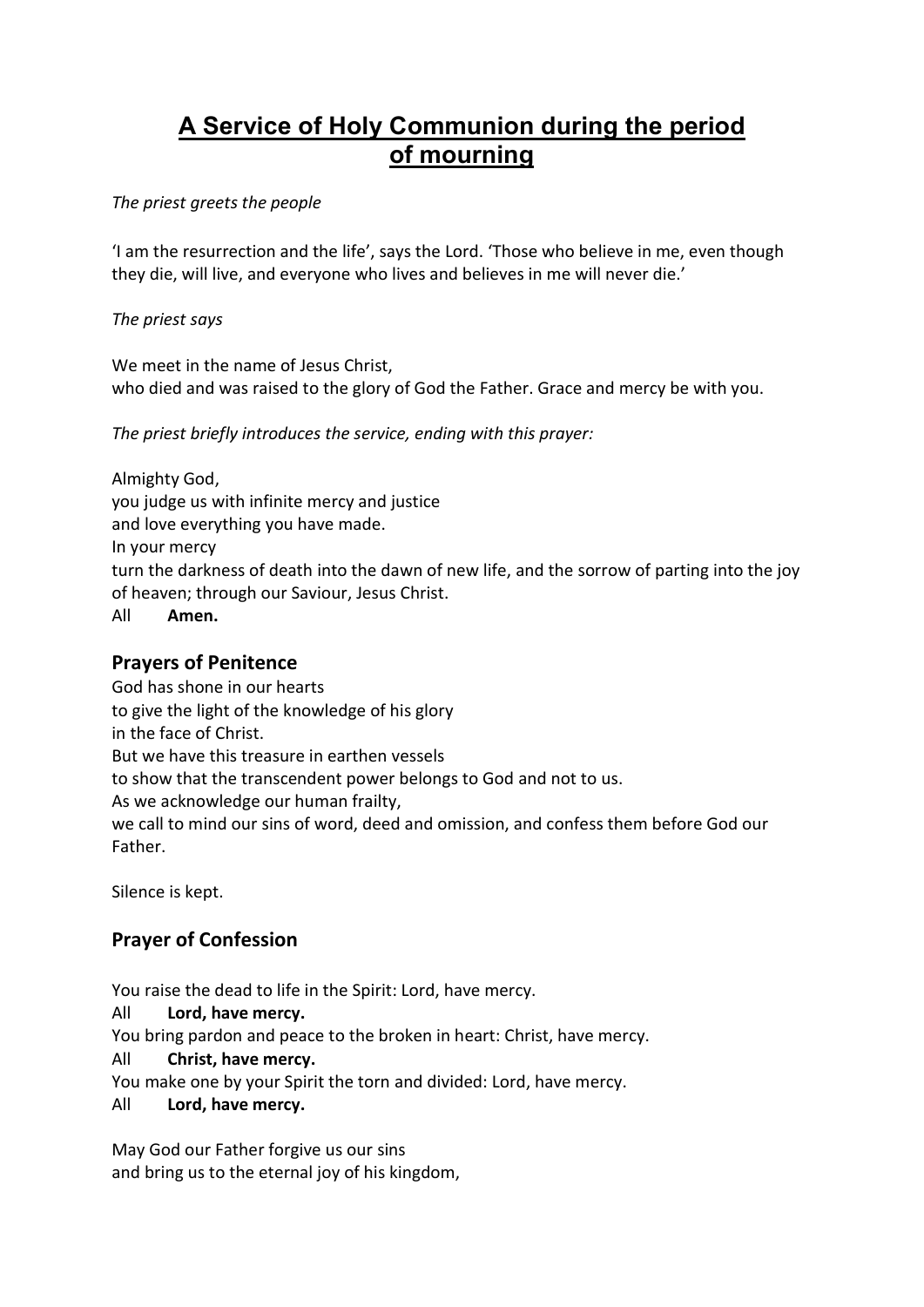where dust and ashes have no dominion.

All Amen.

# The Absolution

May the God of love and power, forgive you and free you from your sins, heal and strengthen you by his Spirit, and raise you to new life in Christ our Lord. All Amen

# The Collect

Let us pray.

Merciful Father and Lord of all life, we praise you that we are made in your image and reflect your truth and light. We thank you for the life of His Royal Highness Philip, Duke of Edinburgh, for the love he received from you and showed among us. Above all, we rejoice at your gracious promise to all your servants, living and departed, that we shall rise again at the coming of Christ. And we ask that in due time we may share with your servant Philip that clearer vision promised to us in the same Christ our Lord; who is alive and reigns with you and the Holy Spirit, one God, world without end. Amen.

# Readings

A reading from the book of Lamentations. (3.22-26, 31-33)

The steadfast love of the Lord never ceases, his mercies never come to an end; they are new every morning; great is your faithfulness.

'The Lord is my portion,' says my soul, 'therefore I will hope in him.'

The Lord is good to those who wait for him, to the soul that seeks him.

It is good that one should wait quietly for the salvation of the Lord.

For the Lord will not reject for ever.

Although he causes grief, he will have compassion

according to the abundance of his steadfast love; for he does not willingly afflict or grieve anyone.

This is the word of the Lord. All Thanks be to God.

# Gospel

Alleluia, alleluia. 'It is the will of him who sent me', says the Lord, 'that I should lose none of all that he has given me, but raise them up on the last day'. All Alleluia.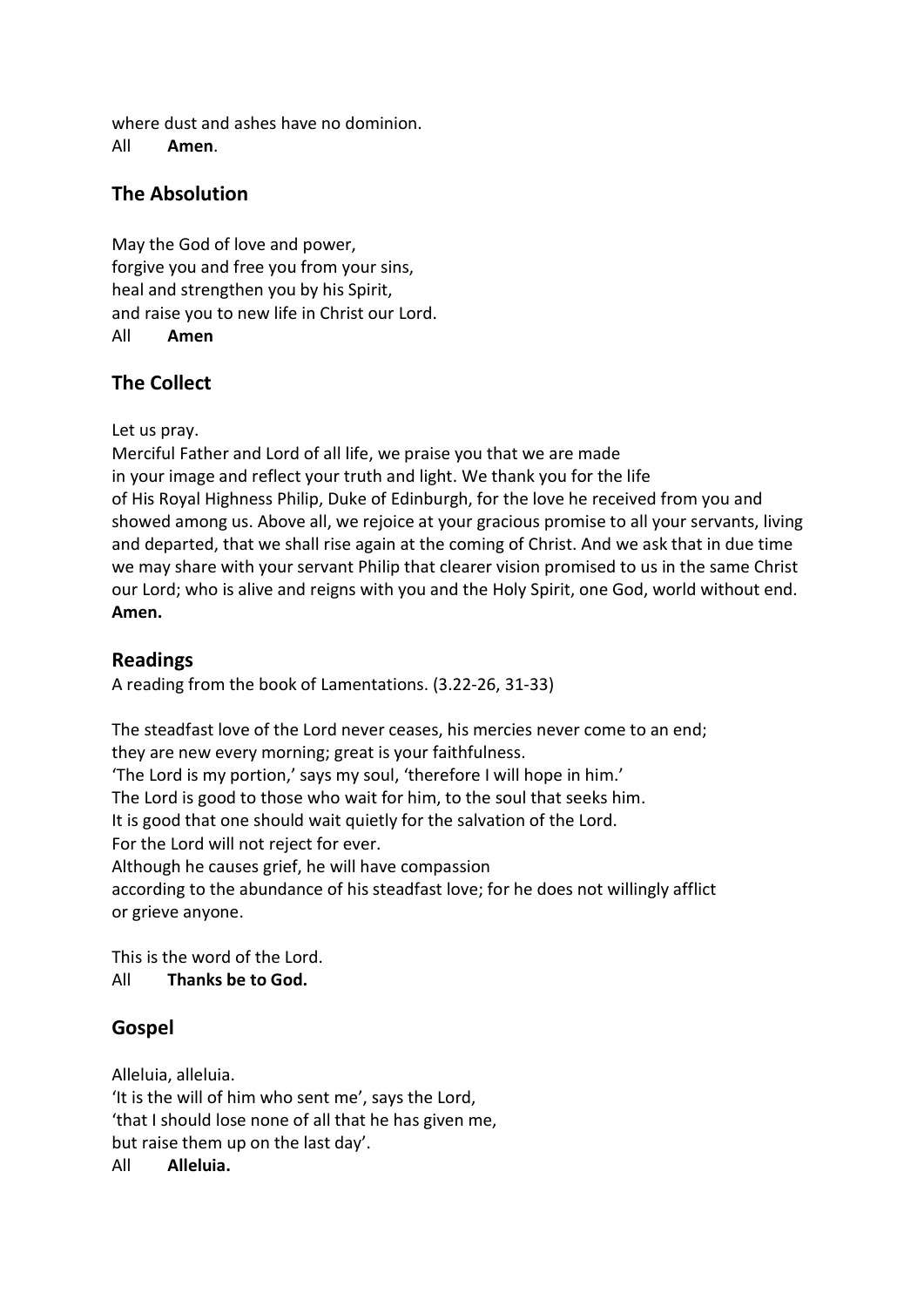Hear the Gospel of our Lord Jesus Christ according to John (20:19-end) All Glory to you, O Lord.

<sup>19</sup>On the evening of that first day of the week, when the disciples were together, with the doors locked for fear of the Jewish leaders, Jesus came and stood among them and said, "Peace be with you!"<sup>20</sup> After he said this, he showed them his hands and side. The disciples were overjoyed when they saw the Lord.  $21$  Again Jesus said, "Peace be with you! As the Father has sent me, I am sending you." <sup>22</sup> And with that he breathed on them and said, "Receive the Holy Spirit.<sup>23</sup> If you forgive anyone's sins, their sins are forgiven; if you do not forgive them, they are not forgiven."

#### Jesus Appears to Thomas

<sup>24</sup> Now Thomas (also known as Didymus<sup>[a]</sup>), one of the Twelve, was not with the disciples when Jesus came. <sup>25</sup> So the other disciples told him, "We have seen the Lord!" But he said to them, "Unless I see the nail marks in his hands and put my finger where the nails were, and put my hand into his side, I will not believe." <sup>26</sup> A week later his disciples were in the house again, and Thomas was with them. Though the doors were locked, Jesus came and stood among them and said, "Peace be with you!" <sup>27</sup> Then he said to Thomas, "Put your finger here; see my hands. Reach out your hand and put it into my side. Stop doubting and believe." <sup>28</sup> Thomas said to him, "My Lord and my God!" <sup>29</sup> Then Jesus told him, "Because you have seen me, you have believed; blessed are those who have not seen and yet have believed."

#### The Purpose of John's Gospel

<sup>30</sup> Jesus performed many other signs in the presence of his disciples, which are not recorded in this book. <sup>31</sup> But these are written that you may believe<sup>[b]</sup> that Jesus is the Messiah, the Son of God, and that by believing you may have life in his name.

This is the Gospel of the Lord. All Praise to you, O Christ.

**SERMON** 

PRAYERS Lord in your mercy All Hear our prayer.

Eternal God, our heavenly Father, we bless your holy name for all that you have given us in and through the life of Philip, Duke of Edinburgh.

We give you thanks: for his long and full life; for his strength of character; and for his devotion and service to family, nation and Commonwealth.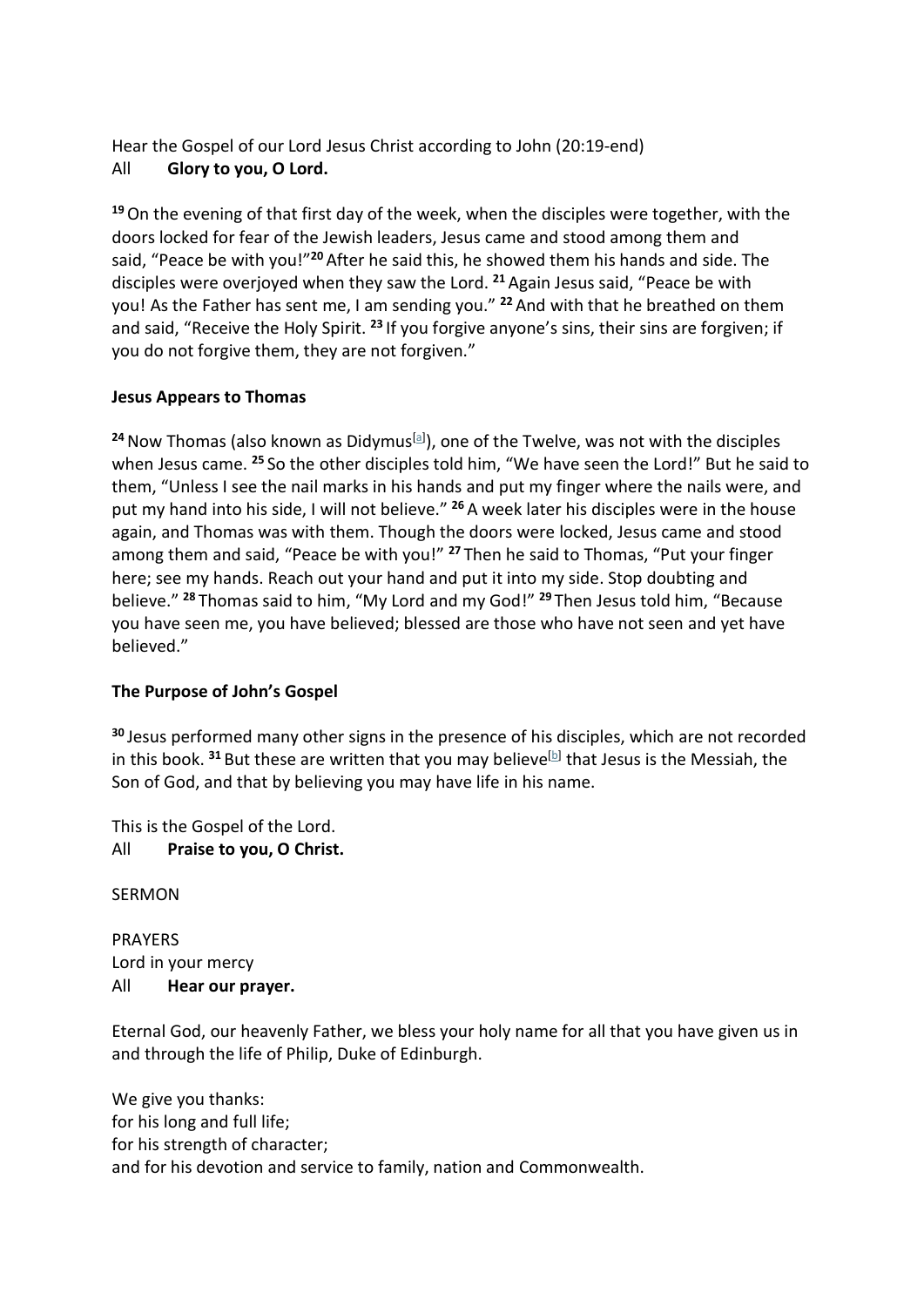We praise you for: his generosity; the many contributions he made to our national life; and the encouragement he gave to so many, especially to the young.

#### And at the end all say

All God of mercy, entrusting into your hands all that you have made and rejoicing in our communion with all your faithful people, we make our prayers through Jesus Christ our Saviour. Amen.

The priest says

Jesus says: Peace I leave with you; my peace I give to you. Not as the world gives do I give you. Do not let your hearts be troubled, neither let them be afraid. The peace of the risen Lord be always with you All and also with you.

The table is prepared and the bread and wine taken.

May all who are called to a place at your table follow in the way that leads to the unending feast of life. All Amen.

The Lord be with you All and also with you.

Lift up your hearts. All We lift them to the Lord.

Let us give thanks to the Lord our God. All It is right to give thanks and praise.

It is indeed right, it is our duty and our joy, at all times and in all places to give you thanks and praise, holy Father, heavenly King, almighty and eternal God, through Jesus Christ our Lord.

And now we give you thanks because through him you have given us the hope of a glorious resurrection; so that, although death comes to us all, yet we rejoice in the promise of eternal life;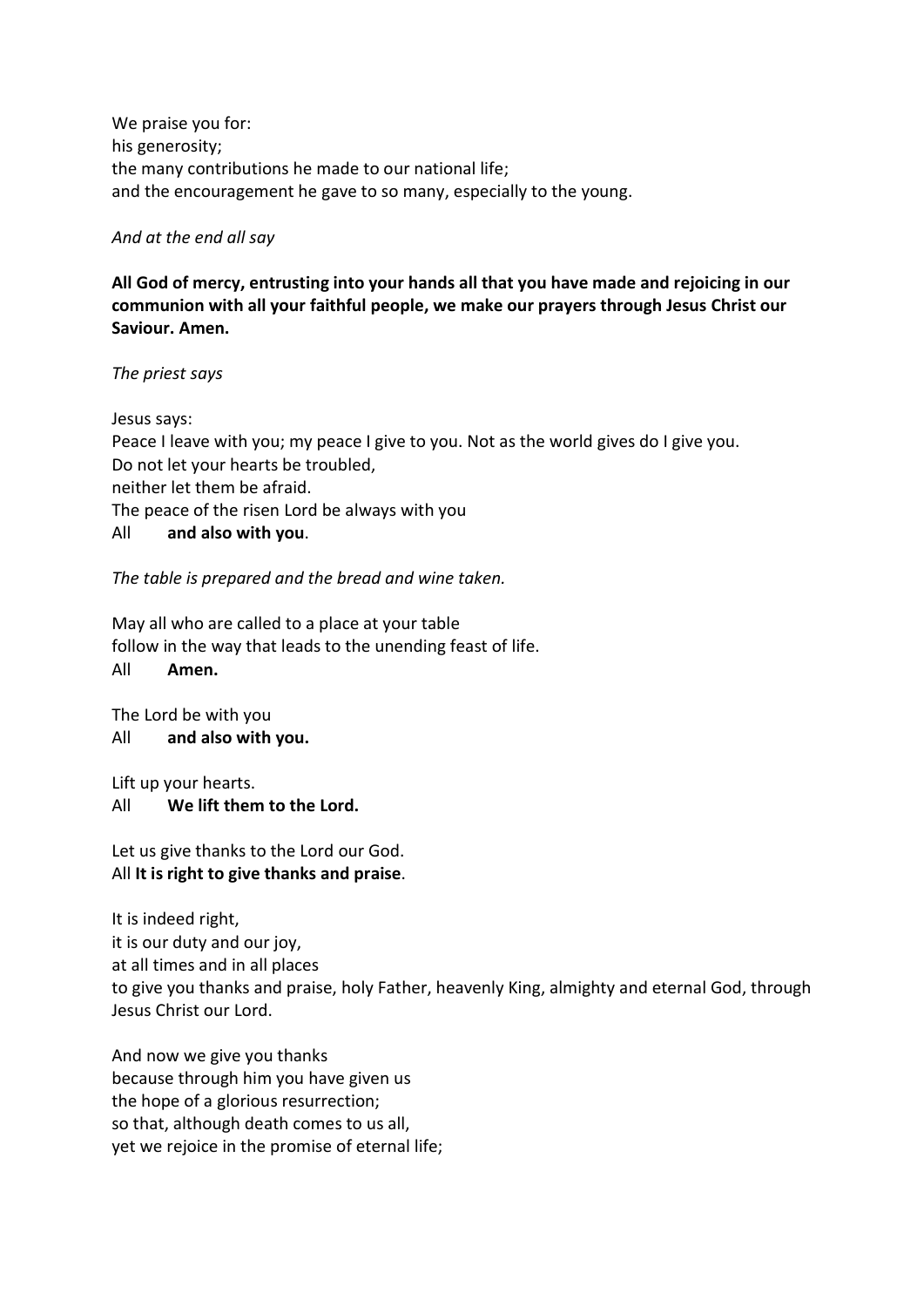for to your faithful people life is changed, not taken away; and when our mortal flesh is laid aside an everlasting dwelling place is made ready for us in heaven.

Therefore with angels and archangels, and with all the company of heaven, we proclaim your great and glorious name, for ever praising you and saying:

All Holy, holy, holy Lord, God of power and might, heaven and earth are full of your glory. Hosanna in the highest. Blessed is he who comes in the name of the Lord. Hosanna in the highest.

All glory be to you, our heavenly Father, who, in your tender mercy, gave your only Son our Saviour Jesus Christ to suffer death upon the cross for our redemption; who made there by his one oblation of himself once offered a full, perfect and sufficient sacrifice, oblation and satisfaction for the sins of the whole world;

he instituted, and in his holy gospel commanded us to continue,

a perpetual memory of his precious death until he comes again.

Hear us, merciful Father, we humbly pray,

and grant that, by the power of your Holy Spirit,

we receiving these gifts of your creation, this bread and this wine, according to your Son our Saviour Jesus Christ's holy institution, in remembrance of his death and passion, may be partakers of his most blessed body and blood;

who, in the same night that he was betrayed, took bread and gave you thanks; he broke it and gave it to his disciples, saying: Take, eat; this is my body which is given for you; do this in remembrance of me.

In the same way, after supper he took the cup and gave you thanks; he gave it to them, saying: Drink this, all of you; this is my blood of the new covenant, which is shed for you and for many for the forgiveness of sins. Do this, as often as you drink it, in remembrance of me.

Praise to you, Lord Jesus:

All Dying you destroyed our death, rising you restored our life: Lord Jesus, come in glory.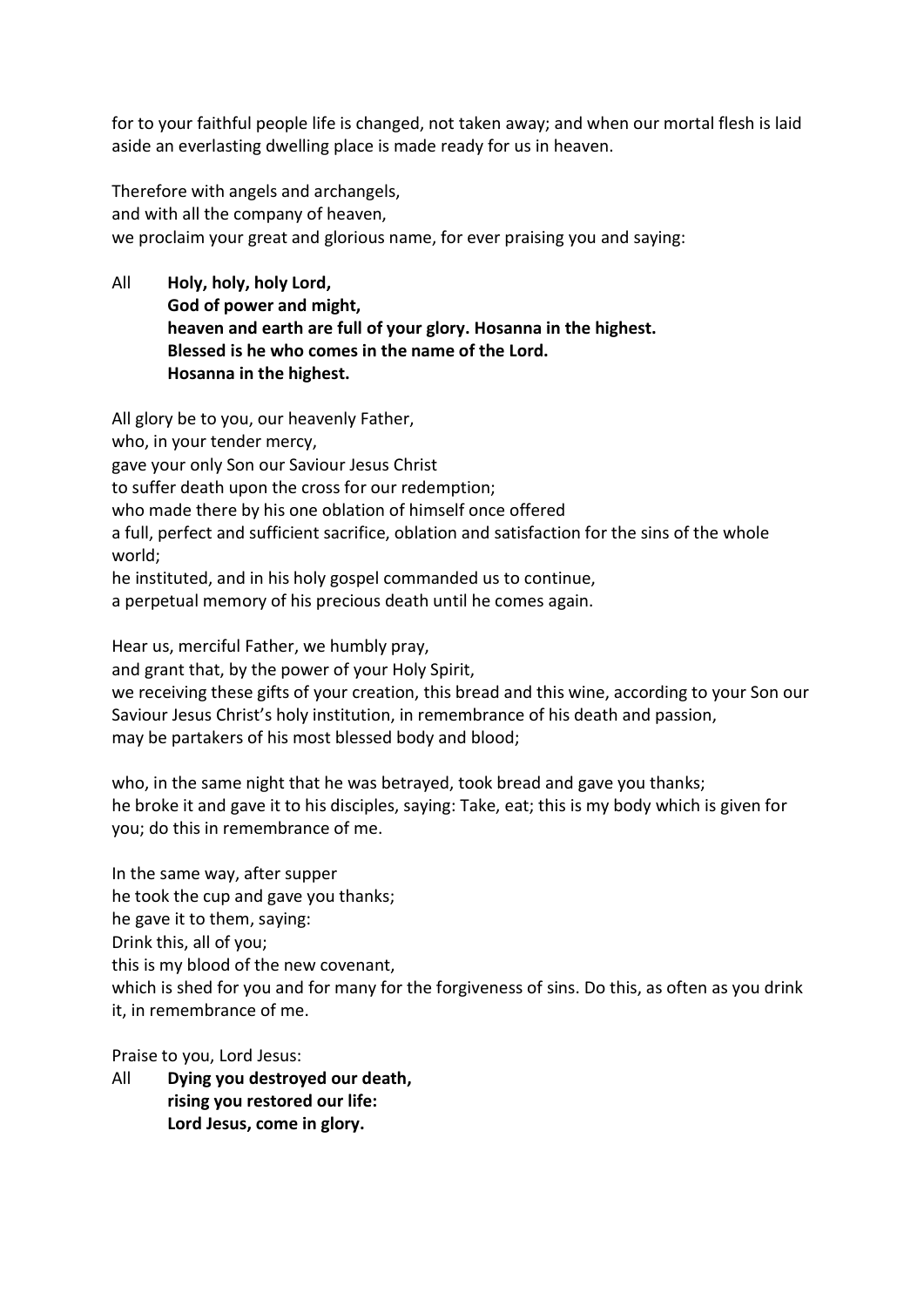Therefore, Lord and heavenly Father, in remembrance of the precious death and passion, the mighty resurrection and glorious ascension of your dear Son Jesus Christ, we offer you through him this our sacrifice of praise and thanksgiving.

Grant that by his merits and death, and through faith in his blood, we and all your Church may receive forgiveness of our sins and all other benefits of his passion.

Although we are unworthy, through our manifold sins, to offer you any sacrifice, yet we pray that you will accept this the duty and service that we owe. Do not weigh our merits, but pardon our offences, and fill us all who share in this holy communion with your grace and heavenly blessing;

through Jesus Christ our Lord, by whom, and with whom, and in whom, in the unity of the Holy Spirit, all honour and glory be yours, almighty Father, for ever and ever. All Amen.

#### The Lord's Prayer

As our Saviour taught us, so we pray Our Father in heaven, hallowed be your name, your kingdom come, your will be done, on earth as in heaven. Give us today our daily bread. Forgive us our sins as we forgive those who sin against us. Lead us not into temptation but deliver us from evil. For the kingdom, the power, and the glory are yours now and for ever. Amen.

The priest breaks the consecrated bread.

Every time we eat this bread and drink this cup,